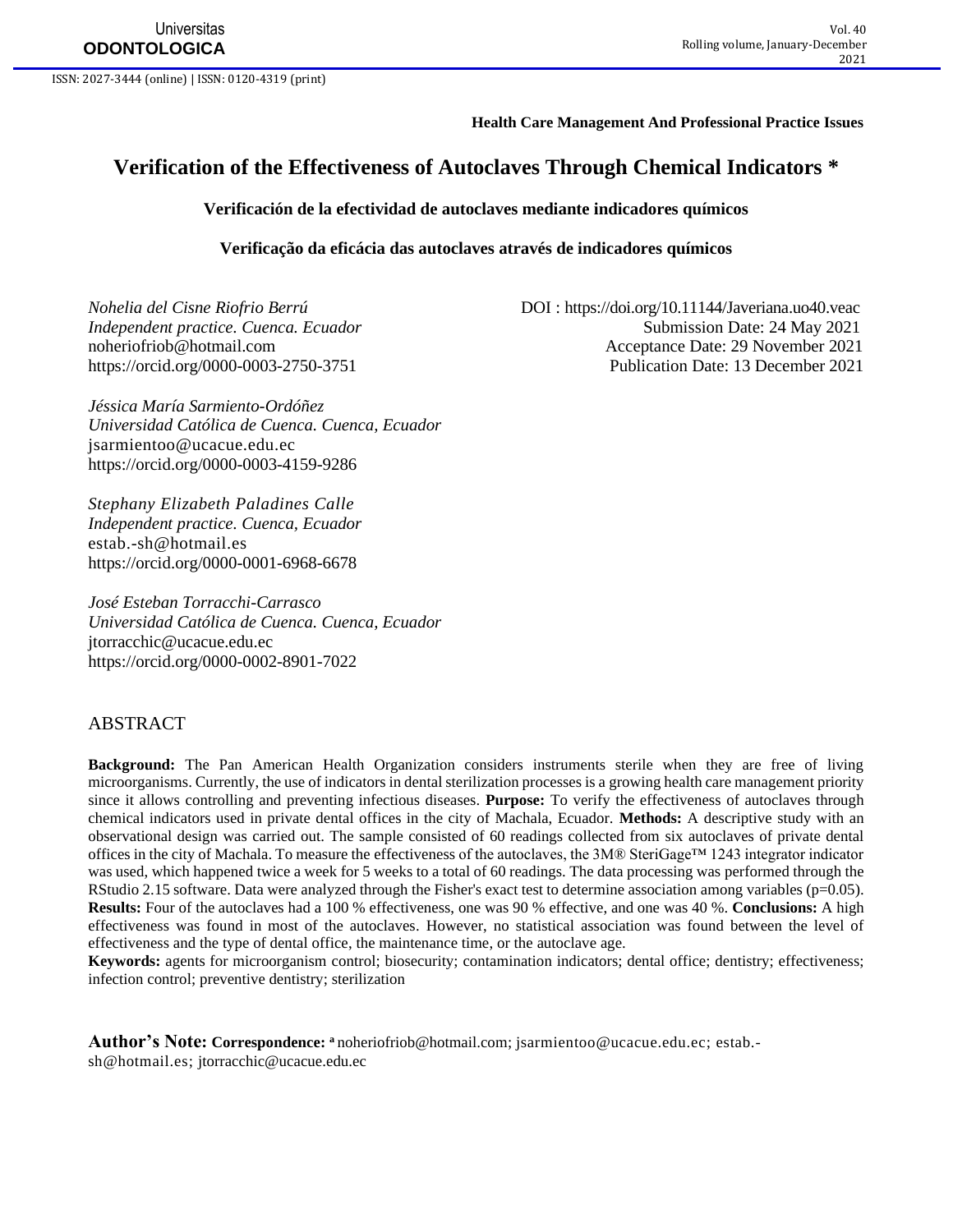### RESUMEN

**Antecedentes**: La Organización Panamericana de la Salud determina que los instrumentos están estériles cuando están libres de microorganismos vivos. Actualmente, el uso de indicadores en los procesos de esterilización dental es una prioridad creciente en la gestión asistencial, ya que permite controlar y prevenir enfermedades infecciosas. **Objetivo**: Verificar la eficacia de autoclaves a través de indicadores químicos utilizados en consultorios odontológicos privados de la ciudad de Machala, Ecuador. **Métodos**: Se realizó un estudio descriptivo de diseño observacional. La muestra estuvo conformada por 60 lecturas recolectadas de seis autoclaves de consultorios odontológicos privados de la ciudad de Machala. Para medir la eficacia de los autoclaves, se utilizó el indicador integrador SteriGage™ 1243 de 3M®, el cual se realizó dos veces por semana durante cinco semanas para obtener un total de 60 lecturas. El procesamiento de datos se realizó a través del programa RStudio 2.15. Los datos se analizaron a través de la prueba exacta de Fisher para determinar asociación entre variables ( $p=0,05$ ). **Resultados**: Cuatro de los autoclaves tuvieron una efectividad del 100 %, uno fue del 90 % y uno del 40 %. **Conclusiones**: Se encontró una alta eficacia en la mayoría de los autoclaves. Sin embargo, no se halló asociación estadística entre la eficacia y el tipo de consultorio dental, el tiempo de mantenimiento o la edad del autoclave.

**Palabras clave**: agentes para el control de microorganismos; bioseguridad; consultorio odontológico; control de infecciones; eficacia; esterilización; indicadores de contaminación; odontología; odontología preventiva

## RESUMO

**Antecedentes**: A Organização Pan-Americana da Saúde considera os instrumentos estéreis quando estão livres de microrganismos vivos. Atualmente, a utilização de indicadores nos processos de esterilização odontológica é uma crescente prioridade da gestão da saúde, pois permite controlar e prevenir doenças infecciosas. **Objetivo**: Verificar a eficácia de autoclaves através de indicadores químicos utilizados em consultórios odontológicos privados na cidade de Machala, Equador. **Métodos**: Foi realizado um estudo descritivo com desenho observacional. A amostra foi composta por 60 leituras coletadas em seis autoclaves de consultórios particulares da cidade de Machala. Para medir a eficácia das autoclaves, foi utilizado o indicador integrador 3M® SteriGage™ 1243, que ocorreu duas vezes por semana durante 5 semanas, totalizando 60 leituras. O tratamento dos dados foi realizado por meio do software RStudio 2.15. Os dados foram analisados pelo teste exato de Fisher para determinar associação entre as variáveis (p=0,05). **Resultados**: Quatro das autoclaves tiveram 100% de eficácia, uma de 90% e uma de 40%. **Conclusões**: Uma alta eficácia foi encontrada na maioria das autoclaves. No entanto, não foi encontrada associação estatística entre o nível de eficácia e o tipo de consultório odontológico, o tempo de manutenção ou a idade da autoclave.

**Palavras-chave**: agentes para controle de microrganismos; biossegurança; clínica dentária; controle de infecçoes; eficácia; esterilização; indicadores de contaminação; odontologia; odontologia preventiva

## **INTRODUCTION**

The oral cavity harbors a variety of microorganisms ranging from spores, bacteria, fungi, and viruses to protozoa. It contains about six billion bacteria, making it one of the most populated habitats in the human body (1-3). For this reason, dental practice is considered to carry a high risk of transmission of pathogens and cross-infection that can cause anything from a simple flu to diseases such as pneumonia, hepatitis B, and tuberculosis (4-5). In this sense, the proper disinfection and sterilization of dental instruments and handpieces is very important. These actions seek to avoid spreading infectious diseases from patient to patient and even among professionals (6-9). The Pan American Health Organization considers that instruments are sterile when they are free of living microorganisms (10).

Currently, moist heat using steam (autoclave) and dry heat (sterilizer) represent the most frequent procedures in dental offices (11). Currently, the Biosafety Manual for establishments, prepared by the Ministry of Public Health of Ecuador, suggests moist heat at 121 °C for 30 minutes. It also recommends to considering factors that affect sterilization such as incomplete removal of air in the sterilizer, superheated steam, and inadequate preparation of the material (6,12).

As mentioned above, the disinfection and sterilization of instruments has become more important because, during dental procedures, the staff is continuously in contact with body fluids such as saliva and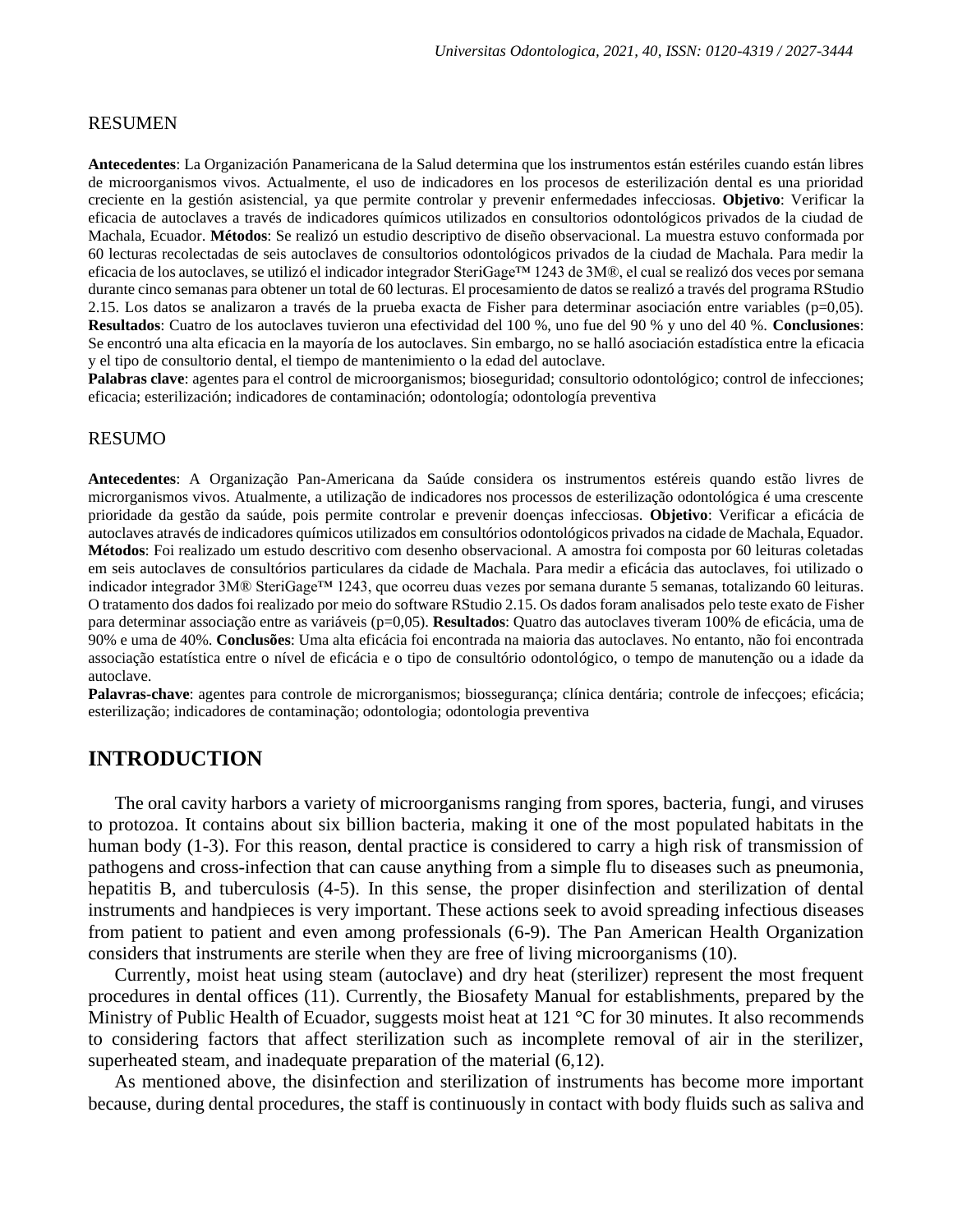blood. At the present time, due to the Covid-19 pandemic, the risk of contagion of infections is even higher (13). Such a virus has been shown to survive on steel and aluminum surfaces for 4 hours to 5 days. Even on plastic surfaces, the virus can live up to 9 days. However, the virus becomes infective when exposed to temperatures close to 75 ºC for 30 minutes (14).

One challenge is that if sterilization protocols are not followed or preventative maintenance on autoclaves is not performed, sterilization is ineffective. There is little literature on the effectiveness of sterilization processes in public or private clinics in cities of Ecuador, for example, the city of Machala. Consequently, the present study was based on the following research question: Are the autoclaves used in private clinics in the city of Machala, Ecuador effective?

The verification of the sterilization processes will allow oral health professionals to know the effectiveness of the autoclaves, carry out corrective actions, and reduce the possibility of cross-infection and infectious diseases. A strategy to verify said effectiveness are chemical indicators (15-18). One of them, the 3M® SteriGage® 1243, integrates all the critical parameters of steam sterilization: temperature, time, and steam. In addition, it can be used for all steam cycles at 121 °C and 132 °C (19). Thus, the main purpose of the study was to verify the effectiveness of autoclaves, through the use of chemical indicators, in private practice dental offices in the city of Machala, Ecuador. This study will serve as a starting point for future research on this topic.

# **MATERIALS AND METHODS**

It was a descriptive study with an observational design (20) and a non-probabilistic sampling, which was approved by the Ethics Committee for Research on Human Beings (CEISH) of the Catholic University of Cuenca, Ecuador. It specifies that the research does not generate bioethical conflicts or risk as there is no contact with human beings. Invitations to participate in the study were sent to private practices, which were accepted by six practices. The owners of the private practices signed informed consents to participate and their identity was kept confidential. The autoclaves of these clinics were identified with the letters A, B, C, D, E, and F (Table 1). Only autoclaves that were currently active were included.

| <b>TABLE 1</b>                       |                       |                    |                  |  |
|--------------------------------------|-----------------------|--------------------|------------------|--|
| <b>Characteristics of Autoclaves</b> |                       |                    |                  |  |
| <b>Autoclave</b>                     | <b>Type of Dental</b> | Last               | Age of           |  |
|                                      | <b>Practice</b>       | <b>Maintenance</b> | <b>Autoclave</b> |  |
| A                                    | Surgery               | 3 months           | 3-4 years        |  |
| в                                    | General dentistry     | 6 months           | 5-6 years        |  |
| C                                    | General dentistry     | 3 months           | 3-4 years        |  |
| D                                    | Orthodontics          | 6 months           | 3-4 years        |  |
| E                                    | General dentistry     | 3 months           | $1-2$ years      |  |
| F                                    | General dentistry     | $>6$ months        | $1-2$ years      |  |

Source: the authors.

The variables analyzed were type of office, date of last maintenance, and age of the autoclave. In some of the dental specialties there is greater exposure to microorganisms. On the other hand, the time elapsed after the last maintenance and the age of the autoclave can influence its effectiveness, considering that preventive maintenance must be carried out twice a year.

To measure the effectiveness of the autoclaves, the 3M® SteriGage® 1243 integrating indicator was used. The measurement with the integrators was carried out twice a week for 5 weeks, which generated 10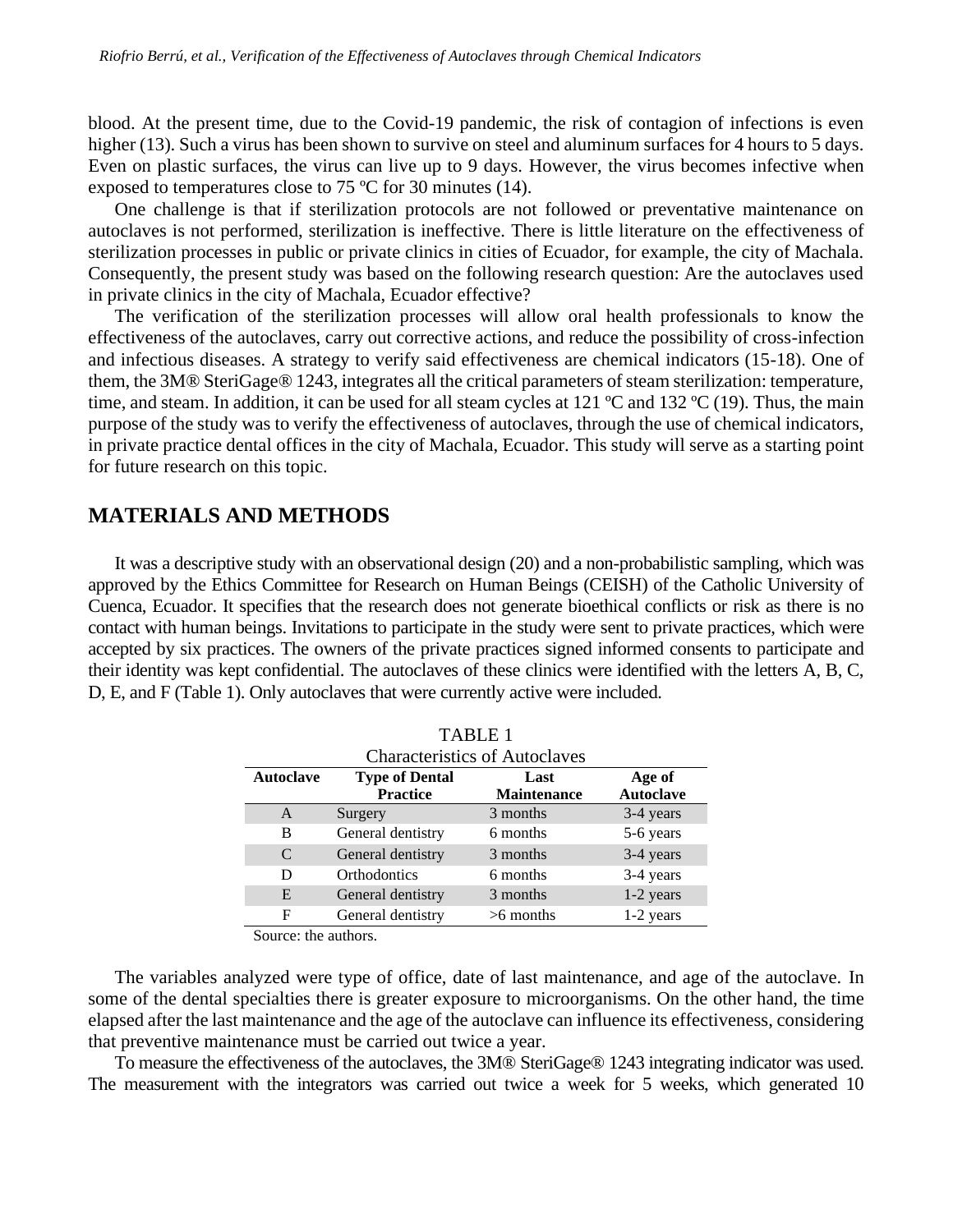measurements per autoclave, for a total of 60 samples. The indicators were applied for five weeks to avoid false positives.

A protocol for the use of the indicators was established. First, the dental instruments were manually cleaned, immersing them in an enzymatic detergent, and then each instrument was individually washed with a long-handled brush, as suggested by the Biosafety Manual of the Ministry of Health of Ecuador. Once washed, the instruments were packed in bags to be sterilized, ensuring that they were airtight and sealed. 50 % loads were applied as recommended by Lara Van der Linde, *et al.* (21), to avoid forcing situations that would bias the study due to excess load. The indicator was placed in the middle part of the tray; the position was a determining factor in reducing the risk of false positives. In this way, it allowed to monitor the effectiveness of the procedure in several points of the autoclave; thus, an effective process was guaranteed.

3M® SteriGage® Indicator 1243 consists of a solid, temperature-sensitive chemical that migrates through paper according to sterilization conditions. The result was analyzed through a window such as "Rejected" or "Accepted." Accepted means the absence of bacterial growth.

The sterilization process was carried out in accordance with the Biosafety Manual for establishments prepared by the Ministry of Health of Ecuador, which recommends using the autoclave at a temperature of 121 °C for 30 minutes in order to achieve an effective sterilization cycle. When a cycle with an unaccepted indicator was reported, it was recommended to repeat the process, increasing the temperature to 132 °C for 15 minutes (12). Despite this, if the error persisted, the autoclave underwent maintenance, which improved its effectiveness. The quantification of the verification recommended by the Ministry of Health of Ecuador was as follows (12):

> Compliance percentaje  $=$   $-$ No. loads per autoclave, with verification form, with sterilization indicators per week Null sterm zaubit multiaturs per week<br>No. total loads per autoclave per week ∗ 100

The data were processed using the statistical program RStudio version 2.15. Descriptive data for each variable were calculated. The values obtained were analyzed using Fisher's exact test to determine if two dichotomous variables were associated. Statistical significance was established when  $p = 1$  (alpha error = 5 %).

## **RESULTS**

Of the groups analyzed per autoclave, A, B, C, and D showed 100 % effectiveness in sterilization. However, groups E and F had a lower effectiveness, with 90 % and 40 %, respectively (Table 2). According to Fisher's exact test, there was no significance between the effectiveness of sterilization of dental instruments and the variables type of office, maintenance time, and age of the autoclave (Table 3).

|                  | Percentage of Dental Instruments' Sterilization Effectiveness                          |                                    |                                |  |  |
|------------------|----------------------------------------------------------------------------------------|------------------------------------|--------------------------------|--|--|
| <b>Autoclave</b> | No. loads per autoclave with<br>verification form of right<br>sterilization indicators | No. total<br>loads in<br>autoclave | <b>Effectiveness</b><br>$(\%)$ |  |  |
| A                | 10                                                                                     | 10                                 | 100                            |  |  |
| в                | 10                                                                                     |                                    | 100                            |  |  |
| C                | 10                                                                                     | 10                                 | 100                            |  |  |
|                  | 10                                                                                     | 10                                 | 100                            |  |  |
| E                | 9                                                                                      | 10                                 | 90                             |  |  |
| F                |                                                                                        |                                    | 40                             |  |  |
| Total            | 53                                                                                     |                                    | 88                             |  |  |

TABLE 2

Source: the authors.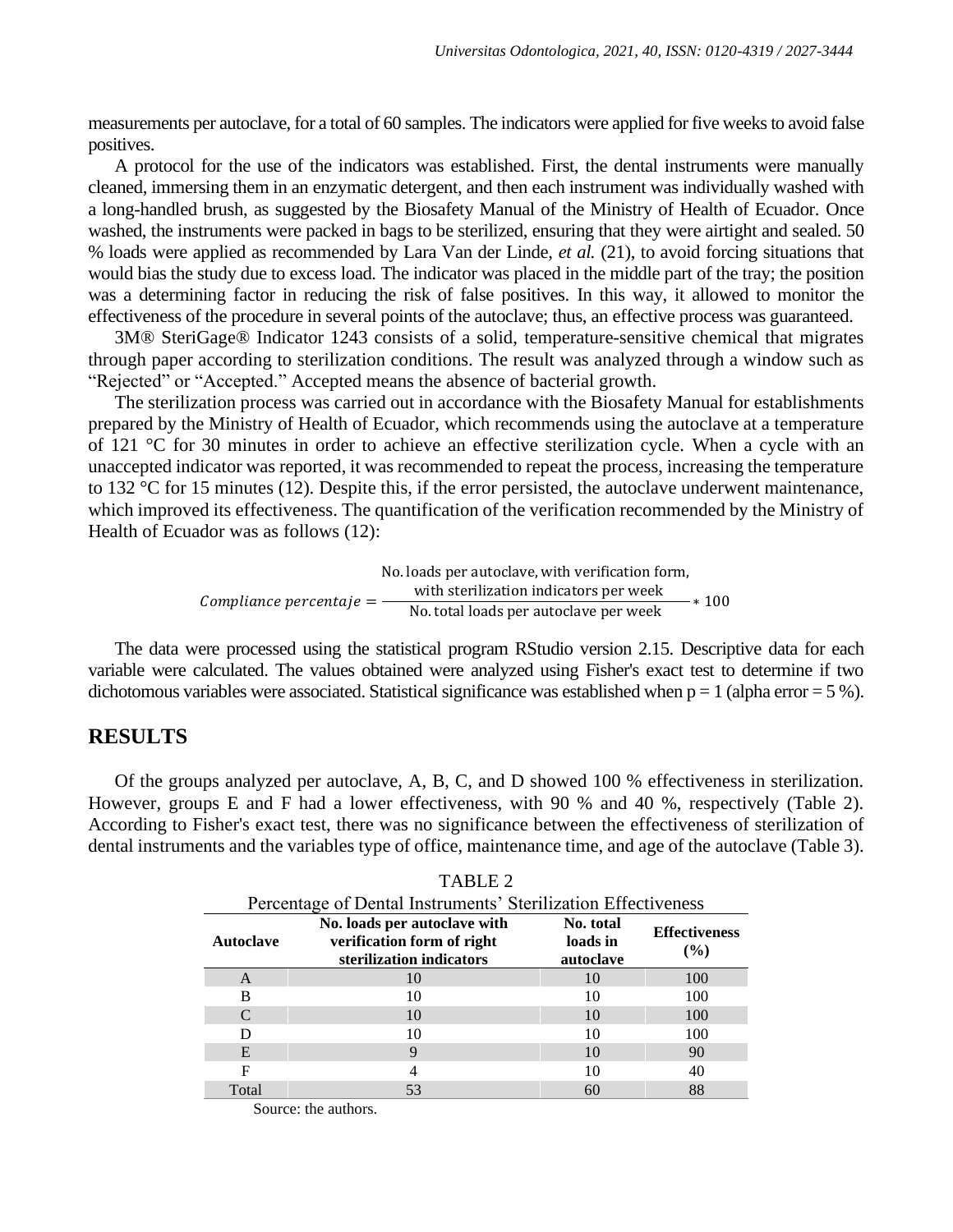| <b>Variable</b> |                            | <b>Standard</b><br><b>Deviation</b> | P     |
|-----------------|----------------------------|-------------------------------------|-------|
|                 | <b>Type of Practice</b>    |                                     |       |
| Accepted        |                            |                                     |       |
|                 | Surgery                    | 0,2508                              | 0,766 |
|                 | General dentistry          | 0,1333                              | 0,833 |
|                 | <b>Orthodontics</b>        | 0,2508                              | 0,766 |
| Not accepted    |                            |                                     |       |
|                 | Surgery                    | $-20,1926$                          | 0,999 |
|                 | General dentistry          | $-0,6931$                           | 0,512 |
|                 | Orthodontics               | $-20,1926$                          | 0,999 |
|                 | <b>Time of Maintenance</b> |                                     |       |
| Accepted        |                            |                                     |       |
|                 | 3 months ago               | 0,2355                              | 0,718 |
|                 | 6 months ago               | 0,2508                              | 0,722 |
|                 | $+6$ months ago            | $-0,2566$                           | 0,798 |
| Not accepted    |                            |                                     |       |
|                 | 3 months ago               | $-20,1926$                          | 0,998 |
|                 | 6 months ago               | $-20,1926$                          | 0,999 |
|                 | $+6$ months ago            | 0,6931                              | 0,512 |
|                 | <b>Autoclave Age</b>       |                                     |       |
| Accepted        |                            |                                     |       |
|                 | 1-2 years                  | 0,5832                              | 0,270 |
|                 | 3-4 years                  | 0,2508                              | 0,700 |
|                 | 5-6 years                  | 0,2508                              | 0,766 |
| Not accepted    |                            |                                     |       |
|                 | 1-2 years                  | $-0,1099$                           | 0,883 |
|                 | 3-4 years                  | $-20,1926$                          | 0,998 |
|                 | 5-6 years                  | $-20,1926$                          | 0,999 |

TABLE 3 Descriptive Data and Fisher's Test for each Type of Variable

 $P = 1$ . Confidence interval 95 %. Minimum 0.182; maximum 2.47. ODDS Ratio: 1.13. Association measures: Likelihood Ratio Chi square: 0.87. Likelihood Ratio Pearson: 0.25. Degrees of Freedom: 9. Phi: 0,029. Contingency coefficient COEF: 0,029; Kramer's V: 0,029. Source: the authors.

# **DISCUSSION**

No studies have been found in which autoclave sterilization has been evaluated in dental offices in the city of Machala, Ecuador. However, it is known that the sterilization protocol established by the Ministry of Health is used in most dental offices throughout the country. With this precedent, we sought to evaluate this protocol using 3M® SteriGage® 1243 integrative indicators in a non-probabilistic sample of autoclaves from private practices (12). It was found that 88.33 % of the six autoclaves/sterilization processes analyzed were effective, of which four autoclaves effective in 100 %, while there were less than 50 % of favorable readings in one autoclave; likewise, readings from an autoclave showed a 10 % error.

In the last two cases, they were autoclaves that had been in operation for a few years and the autoclave maintenance process was unknown. It is understood that the effectiveness of sterilization can be affected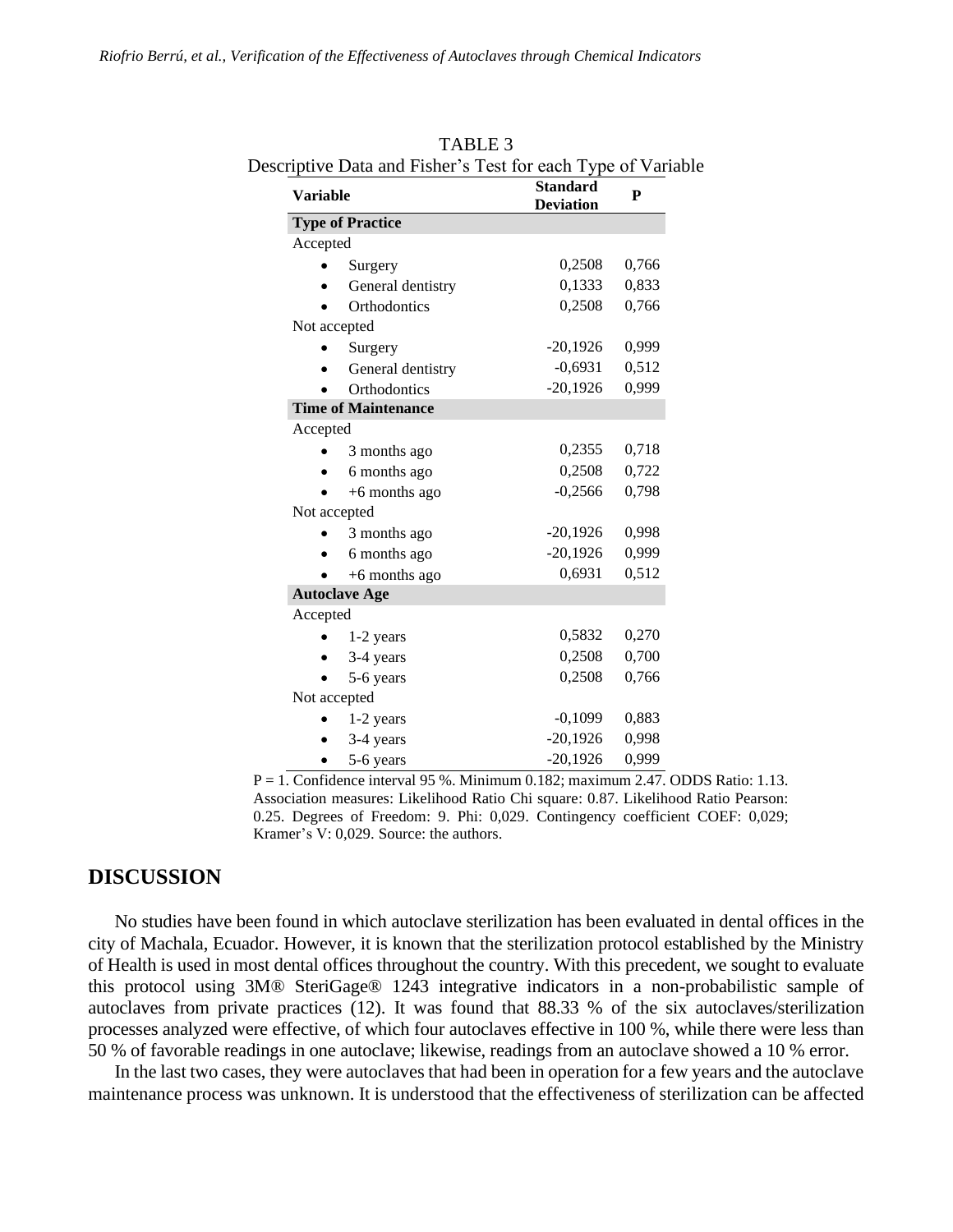by factors such as lack of knowledge of sterilization protocols by the personnel in charge. Thus, it would be advisable to use chemical indicators that measure two or more parameters and periodically verify the operation of the autoclave (22-24).

There are standards of international and national organizations that recommend starting with proper cleaning of instruments after use. Such cleaning should be done with enzymatic detergents due to their potential to remove biological residues. Chlorhexidine is often used as a cleaning material, although it is not a detergent itself, but rather an antiseptic (22).

A study carried out by Gimenes Corrêa, *et al*., in Brazil (23), showed an efficiency of 100 % of the sterilization process measured with external chemical indicators. Similarly, Rodríguez, *et al*., in Cuba (14), found 100 % efficacy in 28 readings (14). Such findings are consistent with those of the first four autoclaves evaluated in our study. Regarding the autoclaves that were less effective, Gimenes Corrêa, *et al*. (23), and Tole-Acosta, *et al*. (24) suggest that such failures may be due to mechanical alterations of the sterilization equipment (23,24).

In relation to the type of dental office and the effectiveness of the bioburden, in this study it was observed that there was no statistical association between the variables. Santafé Viana and Izquierdo Bucheli (25) analyzed the sterilization effectiveness of dental instruments in three sterilization centers of the Central University of Ecuador's School of Dentistry. They used biological indicators and accepted a classification of the autoclaves according to the type of office similar to that of our study. Their findings were similar to those of this investigation.

In another study, Chávez-Fermín, *et al*., in the Dominican Republic (26), used microbiological cultures to determine the efficacy of sterilization on endodontic and periodontal bioburdens. Of all the samples analyzed, 60 % of the files were not contaminated, nor was 69 % of the periodontal bioburdens. It has been found that, after sterilization, biological residues still persist on the surface of the instruments, which is accentuated in endodontic instruments due to the structural characteristics of their surface. The permanence of residues directly influences the obstruction of the efficient arrival of water vapor and with this the sterilization process is affected.

Regarding the variables time of maintenance and age of the autoclave, several authors recommend keeping a record of the technical maintenance carried out annually. Such processes must be monitored as they can influence the effectiveness of sterilization. However, in this study no association was found between these variables and the independent study variable (22,27).

The chemical indicators clearly indicate whether sterilization parameters such as time, temperature, pressure, and steam were met; however, they do not assess the quality of the sterilization process. Despite their limitations, the indicators are affordable and their use in routine practice is easy.

## **CONCLUSIONS**

In the group of private practice dental offices analyzed in the city of Machala, Ecuador, most autoclaves had high efficiency. However, no statistical association was found between efficacy and the type of dental office, the maintenance time and the age of the autoclaves.

# **RECOMMENDATIONS**

For future investigations that address the same study problem, it is recommended to use a probabilistic and representative sample, to produce generalizable results. Likewise, it is suggested to analyze the effectiveness of autoclaves in clinics in the private and public sectors.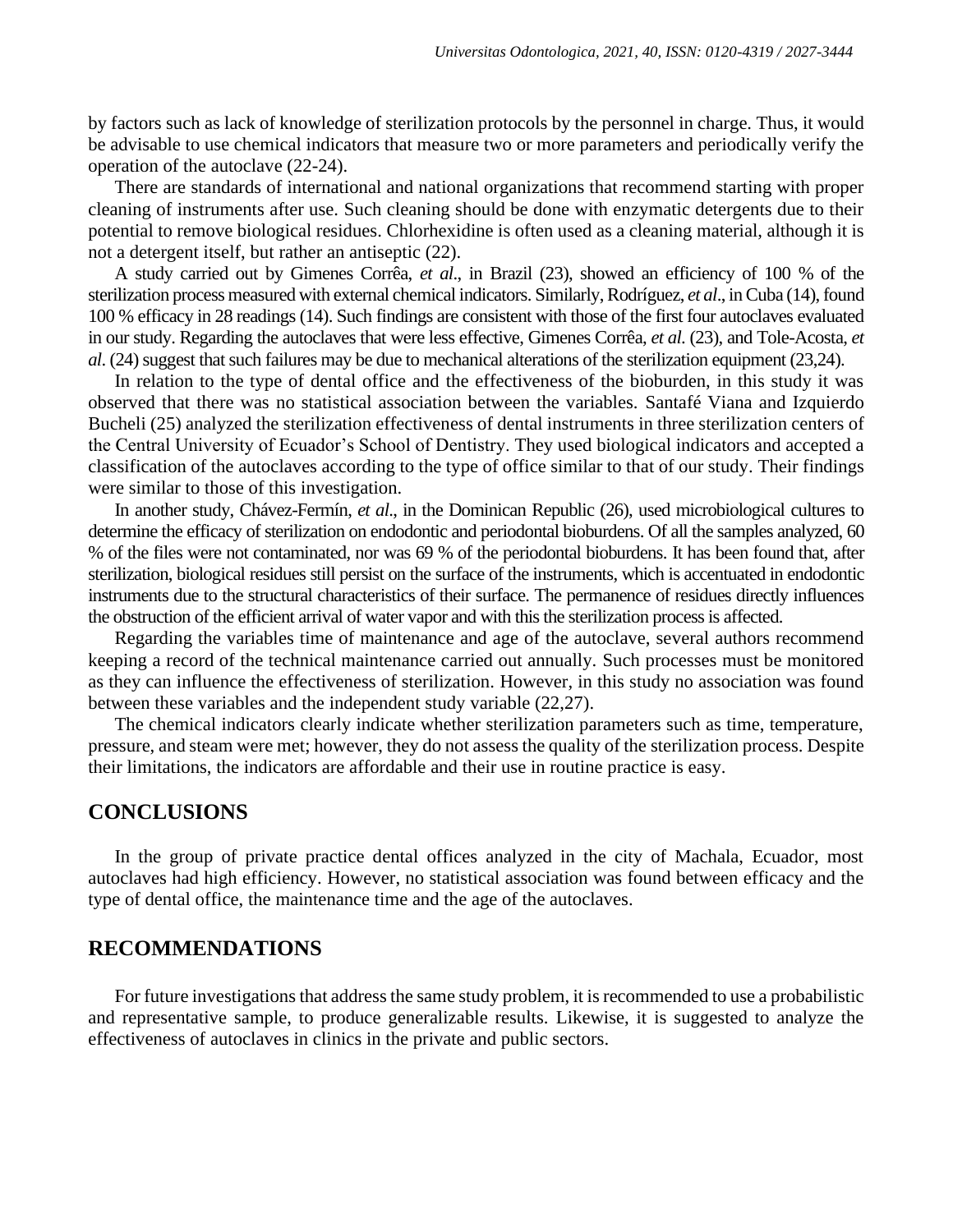# **REFERENCES**

- 1. Cruz Quintana SM, Díaz Sjöstrom P, Arias Socarras D, Mazón Baldeon GM. Microbiota de los ecosistemas de la cavidad bucal. Rev Cubana Estomatol. 2017 Mar; 54(1): 84-99.
- 2. Rodríguez Uramis M, Arpajón Peña Y, Sosa Pérez AL. De la bioseguridad al control de infecciones en Estomatología. Rev Cubana Estomatol. 2014; 51(2): 224-236.
- 3. Hernández Castañeda AA, Aranzazu Moya GC. Características y propiedades físico-químicas de la saliva: una revisión. UstaSalud. 2012; 11(2): 102-112.<https://doi.org/10.15332/us.v11i2.1123>
- 4. Vázquez Rodríguez I, Gómez Suárez R, Estany-Gestal A, Mora Bermúdez MJ, Varela-Centelles P, Santana Mora U. Control de la infección cruzada en los laboratorios de prótesis dental de Galicia. An Sist San Navarra. 2018 abr; 41(1): 75-82.<https://dx.doi.org/10.23938/assn.0169>
- 5. Del Valle SC. Normas de bioseguridad en el consultorio odontológico. Acta Odontol Venez. 2002; 40(2): 213-216.
- 6. Romero MBR, Mendez PNC, Martínez NMP, et al. Comparación bacteriana de 30 piezas de alta velocidad antes y después de ser utilizadas en la Facultad de Odontología Región Veracruz. Rev ADM. 2017; 74(4): 185-188.
- 7. Bedoya GA. Revisión de las normas de bioseguridad en la atención odontológica, con un enfoque en VIH/SIDA. Univ Odontol. 2010; 29(62): 45-51.
- 8. Garrido García M, Perea Pérez B, Labajo González E. Efectividad y seguridad de los procesos de esterilización en Odontología. Acta Acad. 2013; 246: 190-198.
- 9. Deogade SC, Mantri SS, Saxena S, Sumathi K. Awareness and knowledge of undergraduate dental students about sterilization/disinfection methods of extracted human teeth. Ann Med Health Sci Res. 2016 Nov-Dec; 6(6): 348-355. [https://dx.doi.org/10.4103/amhsr.amhsr\\_85\\_16](https://dx.doi.org/10.4103/amhsr.amhsr_85_16)
- 10. Guerra ME, Tovar V, La Corte E. Estrategias para el control de infecciones en odontología. Acta Odontol Venez. 2006; 44(1): 132-138.
- 11. Felzani R. Cicatrización de los tejidos con interés en cirugía bucal: revisión de la literatura. Acta Odontol Venez. 2005; 43(3): 310-318.
- 12. República del Ecuador, Ministerio de Salud Pública. Manual de Bioseguridad para establecimientos de salud. Quito: Dirección Nacional de Calidad, Dirección Nacional de Normalización; 2016.
- 13. Gimenes Corrêa E, Freire de Castilho AR, Pereira CV. Indicadores químicos e biológicos da eficácia de esterilização por autoclave ou estufa. Rev Odonto Ciênc. 2009; 24(2): 156-160.
- 14. Rodríguez GM, Pérez GM, Álvarez MCR. Efectividad de los integradores químicos en la esterilización por vapor a presión. Invest Medicoquir. 2018; 10(2).
- 15. Hernández Lomelí S, Alavez Rebollo S, García Hernández J, Flores Luna MG. Monitoreo con indicadores biológicos de rápida lectura de las autoclaves de CEYE de la Facultad de Odontología de la Universidad Tecnológica de México. Rev Odontol Mex. 2016; 20(2): 93-97.
- 16. Panta G, Richardson AK, Shaw IC. Effectiveness of autoclaving in sterilizing reusable medical devices in healthcare facilities. J Infect Dev Ctries. 2019 Oct 31; 13(10): 858-864.<https://dx.doi.org/10.3855/jidc.11433>
- 17. Dagher J, Sfeir C, Abdallah A, Majzoub Z. Sterilization and biologic monitoring in private dental clinics in Lebanon. J Contemp Dent Pract. 2018 Jul; 19(7): 853-861.
- 18. Sheth NC, Rathod YV, Shenoi PR, Shori DD, Khode RT, Khadse AP. Evaluation of new technique of sterilization using biological indicator. J Conserv Dent. 2017 Sep-Oct; 20(5): 346-350. [https://dx.doi.org/10.4103/JCD.JCD\\_253\\_16](https://dx.doi.org/10.4103/JCD.JCD_253_16)
- 19. Argüello D, Mendoza S. El nuevo enfoque para la atención odontológica durante la pandemia de COVID-19. Revisión bibliográfica. Rev Metro Cien. 2021; 29(1): 58-64.
- 20. Hernández Sampieri R, Fernández Collado C, Baptista Lucio P. Metodología de la investigación. 6ta ed. México: McGraw-Hill; 2014.
- 21. Lara Van der Linde C, Amargos L, Streese S. Verificación de la eficacia del proceso de esterilización de la Escuela de Odontología Dr. René Puig Bentz de la Universidad Nacional Pedro Henríquez Ureña, mediante indicadores biológicos, en el periodo enero-abril, 2017. (trabajo de pregrado). Santo Domingo, RD: Universidad Nacional Pedro Henríquez Ureña; 2017.
- 22. Sasamoto SA, Tipple AF, Silva e Souza AC, Paiva EM, Paula e Souza CD, Pimenta FC. Evaluation of central supply units in public dental medicine colleges in Brazil. Braz J Infect Dis. 2004 Dec; 8(6): 445-453. <https://dx.doi.org/10.1590/s1413-86702004000600009>
- 23. Gimenes Corrêa E, Freire de Castilho A, Pereira CV. Indicadores químicos e biológicos da eficácia de esterilização por autoclave ou estufa. Rev Odonto Ciênc. 2009; 24(2): 156-160.